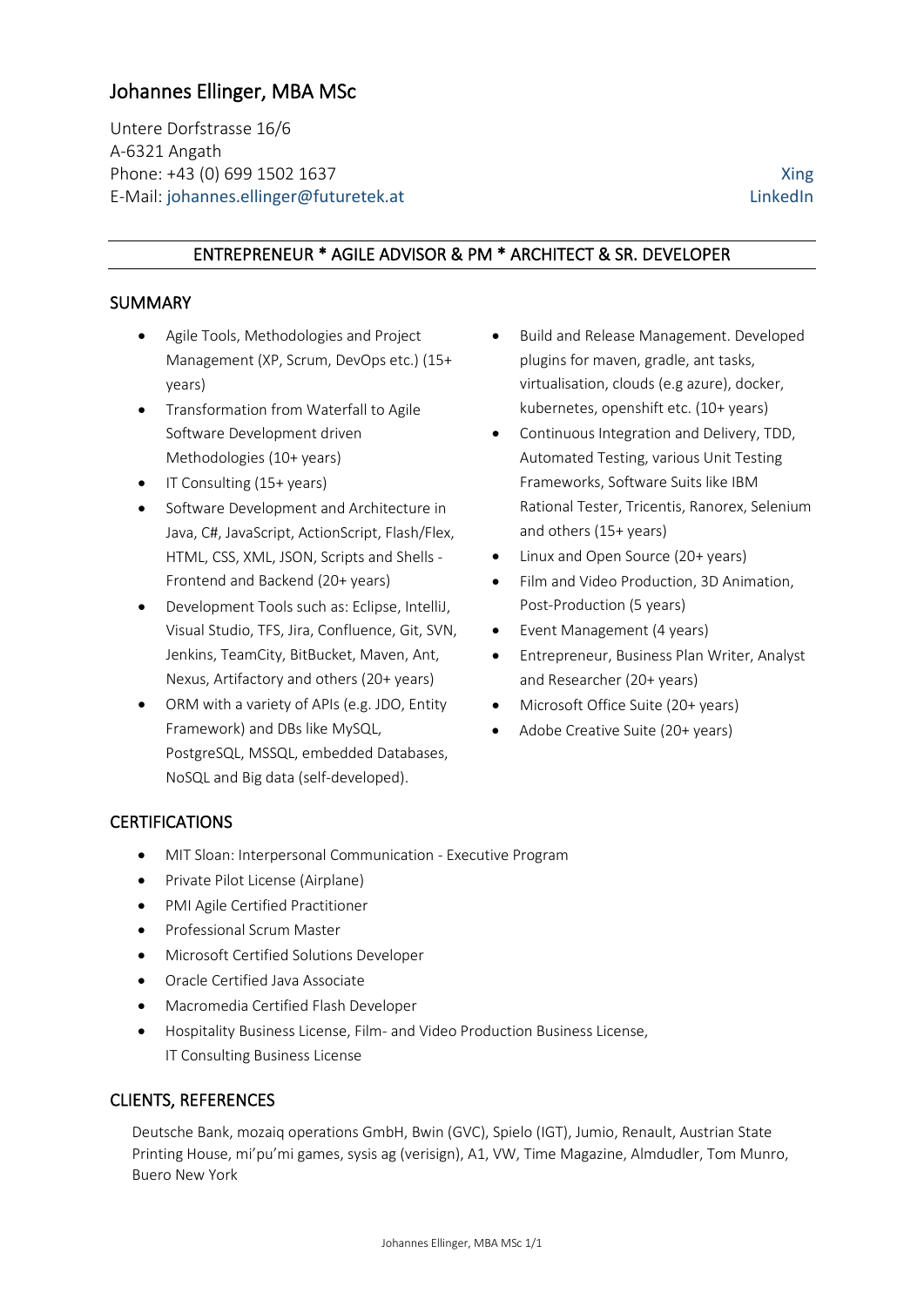#### AWARDS

2001 Austrian State Award [for Multimedia & e-Business \(XmasAgent.com, sysis AG\)](https://de.wikipedia.org/wiki/Staatspreis_Multimedia_und_e-Business) Development of an AI-based product recommender as Section Head Client-Side Programming, leading up to 10 Frontend-Developers while programming a web-based widget framework.

#### EDUCATION

University of Hertfordshire, Hatfield, UK Earned Master of Science in Computer Science with Distinction

Middlesex University, London, UK Earned Master of Business Administration in General Management

## WORK EXPERIENCE

FutureTek, Owner – Frankfurt, London, Munich, Vienna, Graz, Linz: July 2008-Present

# Entrepreneur, IT Consultant

- Performs contract work for companies such as Deutsche Bank, mozaiq operations GmbH, bwin (GVC), Spielo (IGT), Jumio, Renault and mi'pu'mi games in the fields of software development, architecture and agile project management
- Focuses on agile project management, dependency management, continuous integration and delivery in order to decrease overall complexity and shorten release cycles
- Promotes agile tools like TDD, BDD, test automation, peer review and pair programming to establish a reliable, predictable and sustainable development process.
- Invents, develops and markets applications
- Uses gained expertise ("know-how") to coach and guide companies in improving their workflows and processes.

#### Cin + O2, Owner - Hopfgarten i. Brixental: November 2006-July 2008

#### Entrepreneur, Event Manager, Software Developer

- Opened two venues in the Tyrolean Alps in order to do something new and exciting
- Worked tirelessly to **organize** four events per week to improve event management skills
- Created several software products involving the areas of inventory management and real estate

#### FutureTek, Owner - Vienna, Langkampfen: November 1998-June 2005

#### Entrepreneur, IT Consultant

- Founded FutureTek MM in 1998, as a production company for film- video and multimedia content.
- Wrote internationally recognized business plans and product prototypes
- Began focusing on game development as a subcontractor for the sysis ag (projects for A1, VW, Time Magazine, Almdudler) in Vienna.
- Acted as Section Head for Client-side Programming at sysis ag and won the Austrian State Award for an intelligent product recommender called Xmas-agent.
- Produced TV and cinema commercials, websites and developed content for clients such as: Tom Munro, Stork BV and many more.